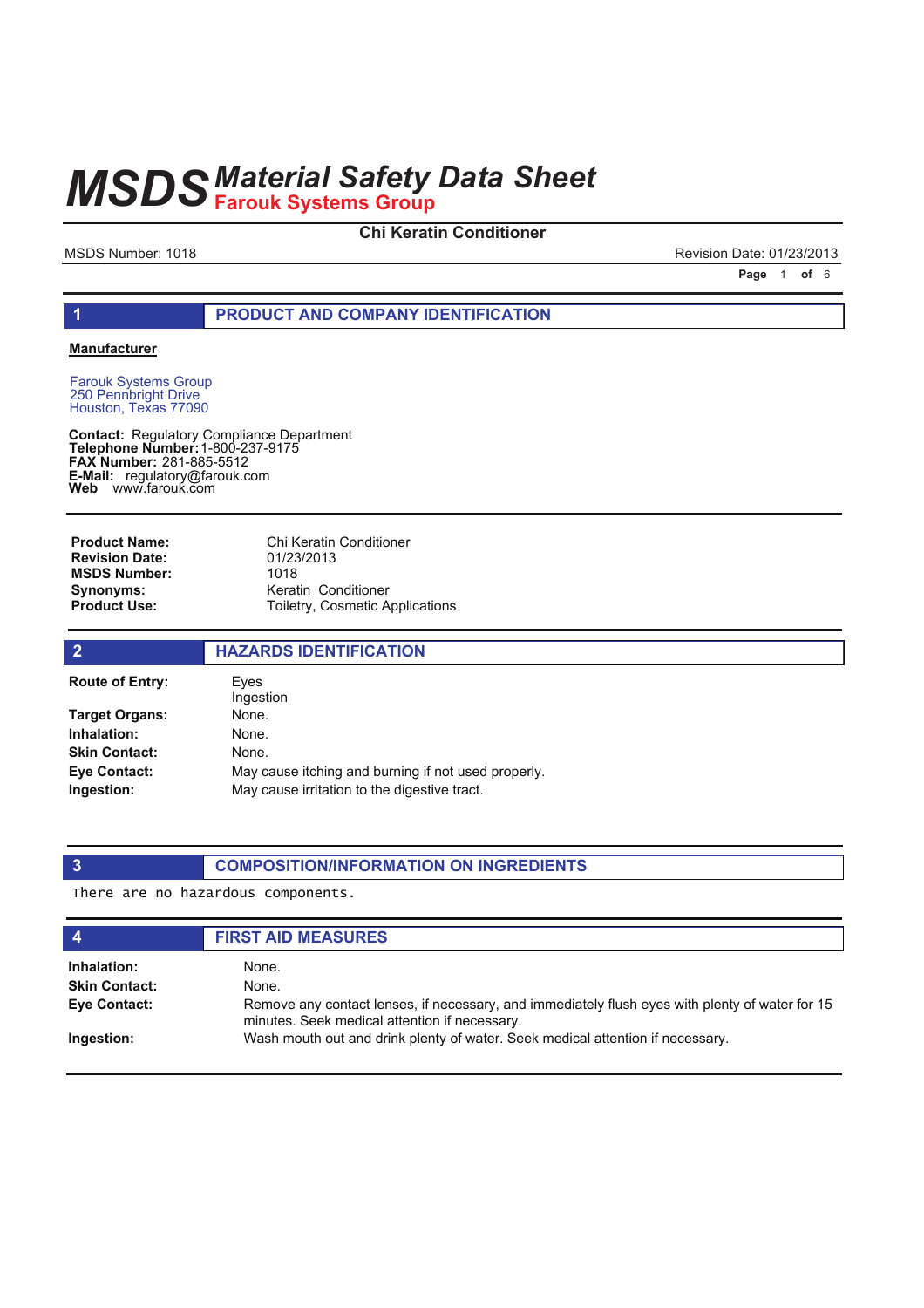### **Chi Keratin Conditioner**

MSDS Number: 1018 **Revision Date: 01/23/2013** 

**Page 2 of 6** 

#### **5 FIRE FIGHTING MEASURES**

FLASHPOINT AND METHOD: Not applicable FLAMMABLE LIQUIDS: None. AUTO IGNITION TEMP: None. FLAMMABLE CLASS: None. BURNING RATE OF SOLID: Not available GENERAL HAZARDS: Evacuate personnel downwind of fire to avoid inhalation of fumes and smoke. EXTINGUISHING METHODS: Chemical type foam, CO2(Carbon Dioxide), Dry Chemical, Water Fog HAZARDOUS COMBUSTION PRODUCTS: None. FIRE FIGHTING PROCEDURES: This product is not flammable.However, hazardous decomposition and combustion products may be formed in a fire situation. Cool exposed containers with water spray to prevent overheating. FIRE FIGHTING EQUIPMENT: Respiratory and eye protection are required for fire fighting personnel. Full protective equipment (Bunker Gear) and

self contained breathing apparatus (SCBA) should be used for all indoor fires and significant outdoor fires. For small outdoor fires, which may be easily extinguished with a portable fire extinguisher, use of a SCBA may not be needed.

### **6 ACCIDENTAL RELEASE MEASURES**

SMALL SPILL: When a spill occurs, use absorbent material on the substance. Dispose of the material according to all local, state and federal regulations. Always use an absorbent material when cleaning up a spill.

ENVIRONMENTAL PRECAUTIONS: Avoid run-off or release into sewers, stormdrains and waterways.

GENERAL PRECAUTIONS: Remove containers away from flammable materials.

#### **FIGURE 12 IN STORAGE**

**Handling Precautions:**

**Storage Requirements:**

Use appropriate personal protective equipment as specified in Section 8. Handle in a manner consistent with good household/personal techniques and practices. Keep containers/bottles securely sealed when not in use. Store in cool/dry conditions that do not exceed room temperature. Try to store product in temperatures between 40°F to 90° F.

| 8                                 | <b>EXPOSURE CONTROLS/PERSONAL PROTECTION</b>                                                                                                                                                                                                                                                                                |
|-----------------------------------|-----------------------------------------------------------------------------------------------------------------------------------------------------------------------------------------------------------------------------------------------------------------------------------------------------------------------------|
| <b>Engineering Controls:</b>      | These recommendations provide general guideance for handling this product safely.<br>Because specific use conditions may vary, safety procedures should be developed for<br>each specific application of this product. When developing procedures, always<br>consider potential waste, disposal and personal safety issues. |
| <b>Protective Equipment:</b>      | EYES AND FACE: For reasonable foreseeable uses of this product, eye and face<br>protection is not required.                                                                                                                                                                                                                 |
|                                   | SKIN: For reasonable foreseeable uses of this product, skin protection is not required.<br>RESPIRATORY: For reasonable foreseeable uses of this product, respiratory<br>protection is not required.                                                                                                                         |
| <b>Exposure Guidelines/Other:</b> | EXPOSURE GUIDELINES: Overexposure is unlikely. Since all<br>parameters cannot be foreseen, the use of engineering controls<br>to reduce exposure may be necessary.                                                                                                                                                          |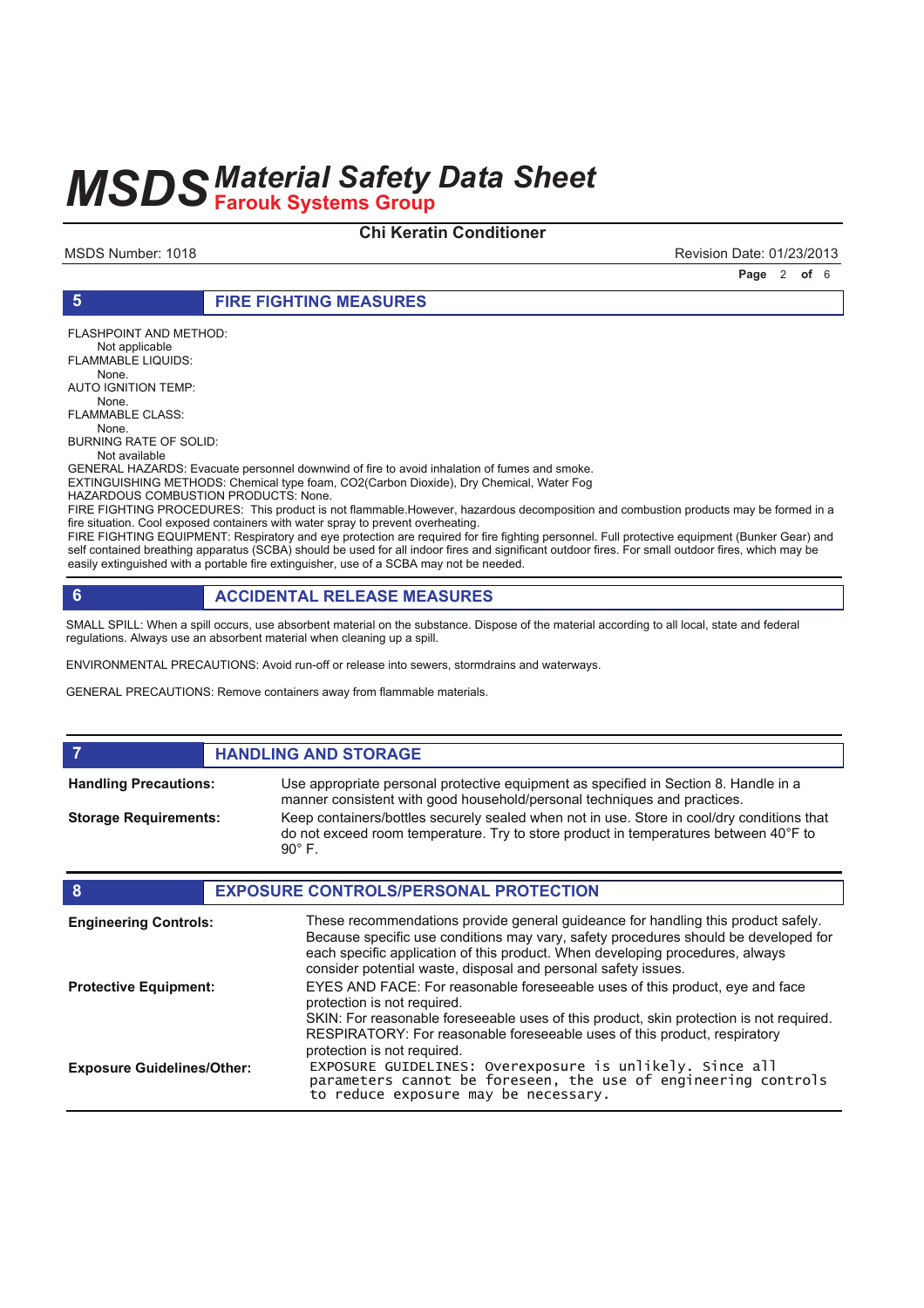### **Chi Keratin Conditioner**

MSDS Number: 1018 Revision Date: 01/23/2013

**Page 3 of 6** 

### **9 PHYSICAL AND CHEMICAL PROPERTIES**

**Appearance:** White Physical State: Cream **Odor:** Pleasant fragrance **pH:** 3.2-4.0 **Vapor Pressure:** N/A **Vapor Density:** N/A

**Boiling Point:** 150°F **Freezing/Melting Pt.:** N/A **Solubility:** Soluble in water. **Spec Grav./Density:**

**Viscosity:** 2800 - 3600

## **10 STABILITY AND REACTIVITY Stability:** YES **Conditions to avoid:** Extreme temperatures. **Materials to avoid (incompatability):** Keep away from strong oxidizing material. **Hazardous Decomposition products:** None known. Hazardous Polymerization: Will Not Occur.

### **11 TOXICOLOGICAL INFORMATION**

ACUTF: DERMAL LD50: Not available. ORAL LD50: Not available. INHALATION LC50: Not available. EYE EFFECTS: This product may cause irritation to eyes if not used under normal conditions. TARGET ORGANS: NONE. SENSITIZATIONS: Not available. CARCINOGENICITY: IARC: Listed by IARC - No.  $NTP:$  Listed by  $NTP - NO$ . OSHA: Listed by OSHA - No.

MUTAGENICITY: Not available. REPRODUCTIVE EFFECTS: None. TERATOGENIC EFFECTS: Not available.

### **12 ECOLOGICAL INFORMATION**

ENVIRONMENTAL DATA: Not available. ECOTOXICOLOGICAL INFO: Not available. DISTRIBUTION: Not available. CHEMICAL FATE INFO: Not available.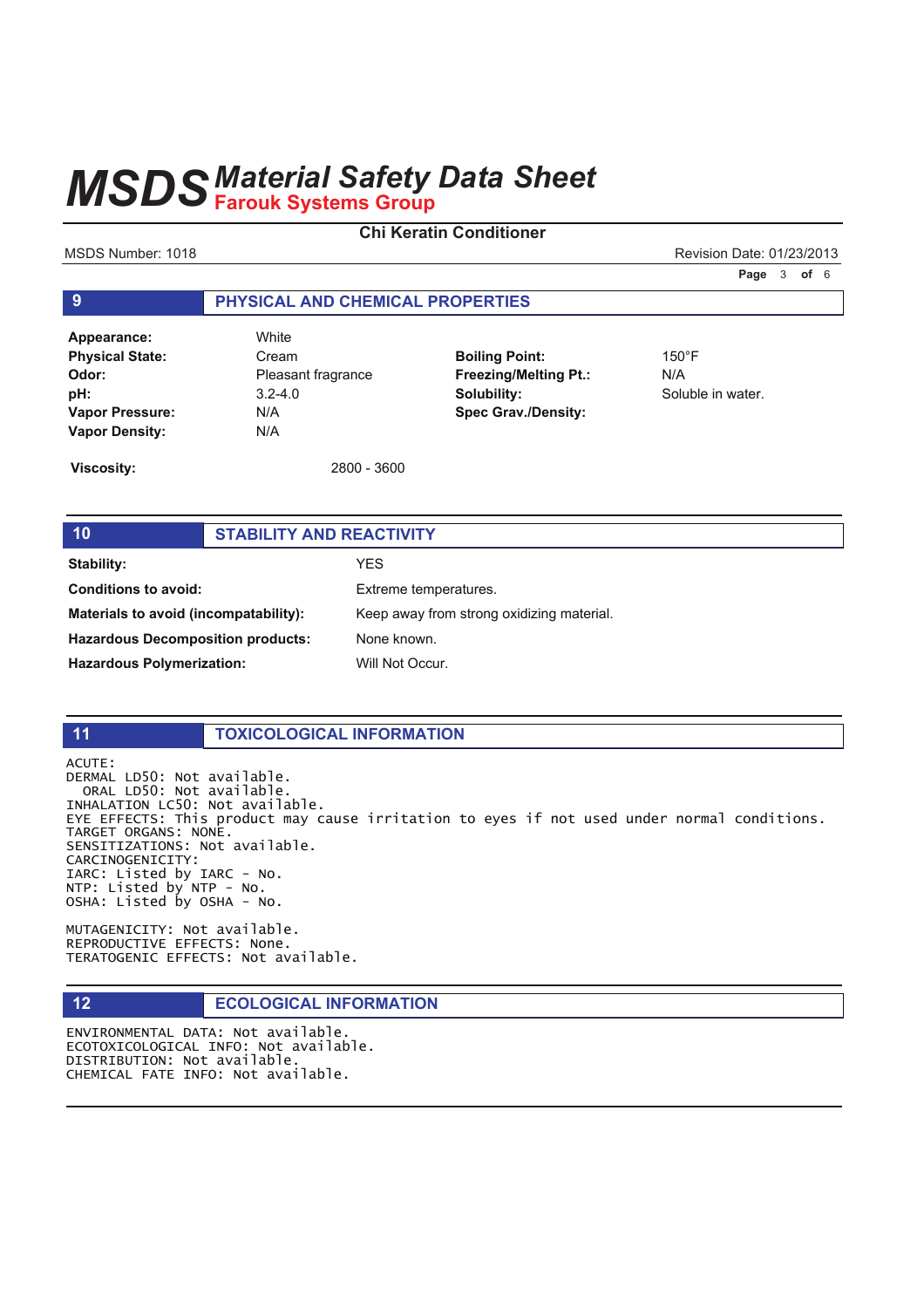### **Chi Keratin Conditioner**

MSDS Number: 1018 **Revision Date: 01/23/2013** Revision Date: 01/23/2013

**Page 4 of 6** 

#### **13 DISPOSAL CONSIDERATIONS**

US EPA Waste Number and Descriptions:

DISPOSAL METHOD: Controlled release of diluted product into a biological wastewater treatment plant. COMPONENT WASTE NUMBER: No EPA Waste Numbers are applicable for this product's components. DISPOSAL INSTRUCTIONS: Dispose of waste material according to local, state and federal rules and regulations.

#### **14 TRANSPORT INFORMATION**

This product is not regulated as a hazardous material by the United States (DOT) or Canadian (TDG) transportation regulations.

DOT CLASSIFICATION: Shipping Name: Chi Keratin Conditioner Class: None. Non-regulated, non-hazardous

IMDG CLASSIFICATION: Shipping Name: Chi Keratin Conditioner Class: None. Non-regulated, non-hazardous

IATA CLASSIFICATION: Shipping Name: Chi Keratin Conditioner Class: None. Non-regulated, non-hazardous

1-800-424-9300 1 Inside the United States outside the United States **CHEMTREC** 

1-703-527-3887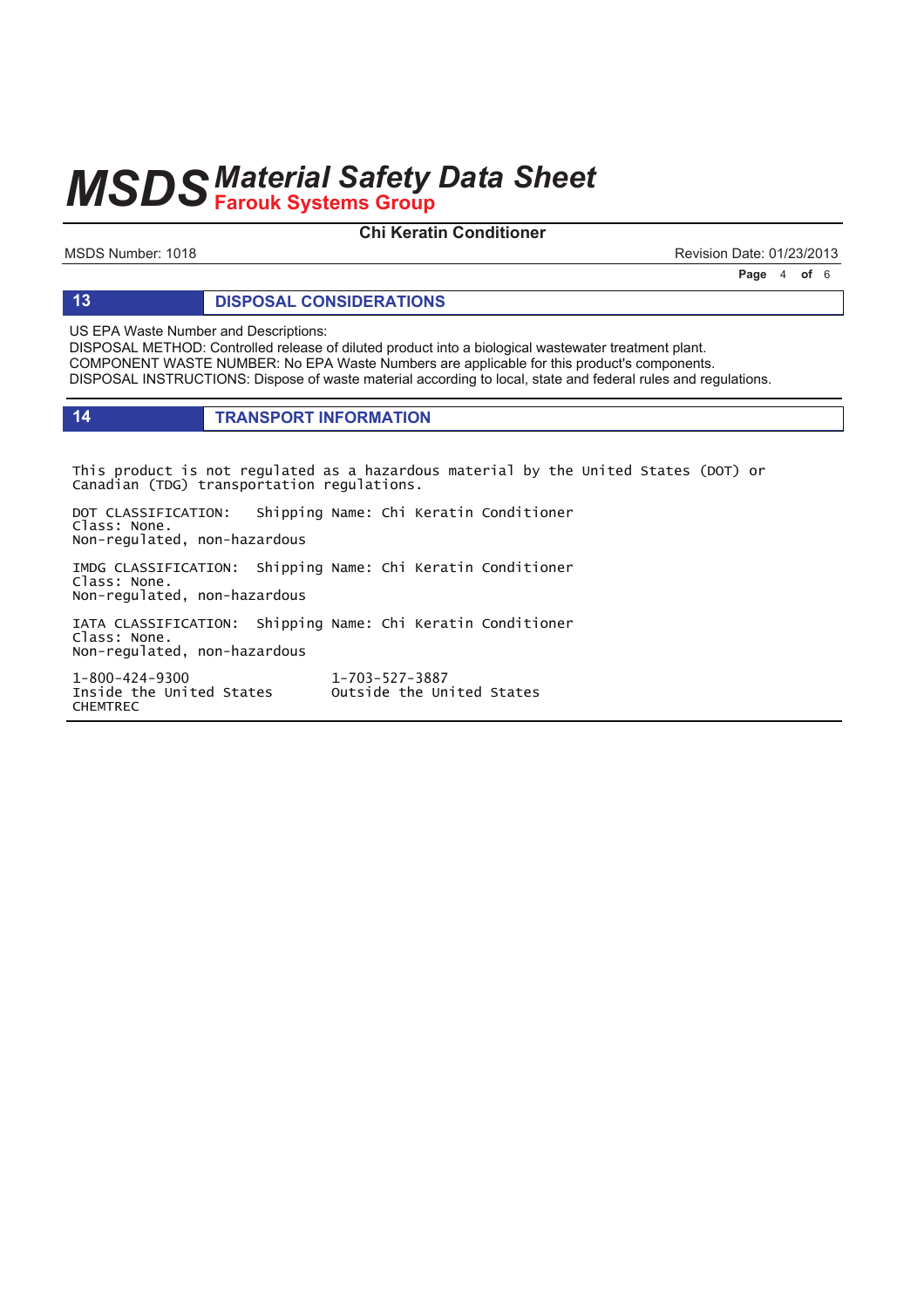#### **Chi Keratin Conditioner**

MSDS Number: 1018

15

Revision Date: 01/23/2013

Page 5 of 6

#### **REGULATORY INFORMATION**

UNITED STATES: SARA TITLE III (Superfund Amendments and Reauthorization Act) 311/312 HAZARD CATEGORIES

Fire: No. Pressure Generating: No. Reactivity: No. Acute: No.<br>313 REPORTABLE INGREDIENTS: Not applicable. TITLE III NOTES: None. CERCLA(Comprehensive Response, Compensation, and Liability Act) CERCLA RQ: None. TSCA(Toxic Substance Release Act) TSCA REGULATORY: All ingredients are listed in the TSCA Inventory. CANADA: WHMIS(WORKER HAZARDOUS MATERIAL INFORMATION SYSTEM) This product is WHMIS controlled.

CANADIAN INGREDIENT DISCLOSURE LIST: None. CANADIAN ENVIRONMENTAL PROTECTION ACT: All intentional ingredients are listed on the<br>DSL(Domestic Substance List). EUROPEAN COMMUNITY:

EU REGULATORY: All intentional ingredients are listed on the European's EINECS Inventory. STATE REGULATIONS: Not available.<br>LOCAL REGULATIONS: Not available.

**OTHER INFORMATION** 

NFPA CODES: Hazard Scale:  $0 = \text{Normal}$  $1 =$  Slight  $2 =$  Moderate  $3 =$  Serious  $4 =$  Severe **NFPA RATING:** FLAMMABILITY: 0 HEALTH: 1 REACTIVITY: 0 SPECIAL: None

16

**HMIS RATING:** FLAMMABILITY: 0 HEALTH: 1 PHYSICAL HAZARD: 0 PERSONAL PROTECTION: N/A

Disclaimer: Reasonable care has been taken in the preparation of this information, but the manufacturer makes no warranty of merchantability or any other warranty, expressed or implied, with respect to this information. The manufacturer makes no representations and assumes no liability for any direct, incidental or consequential damages resulting from its use.